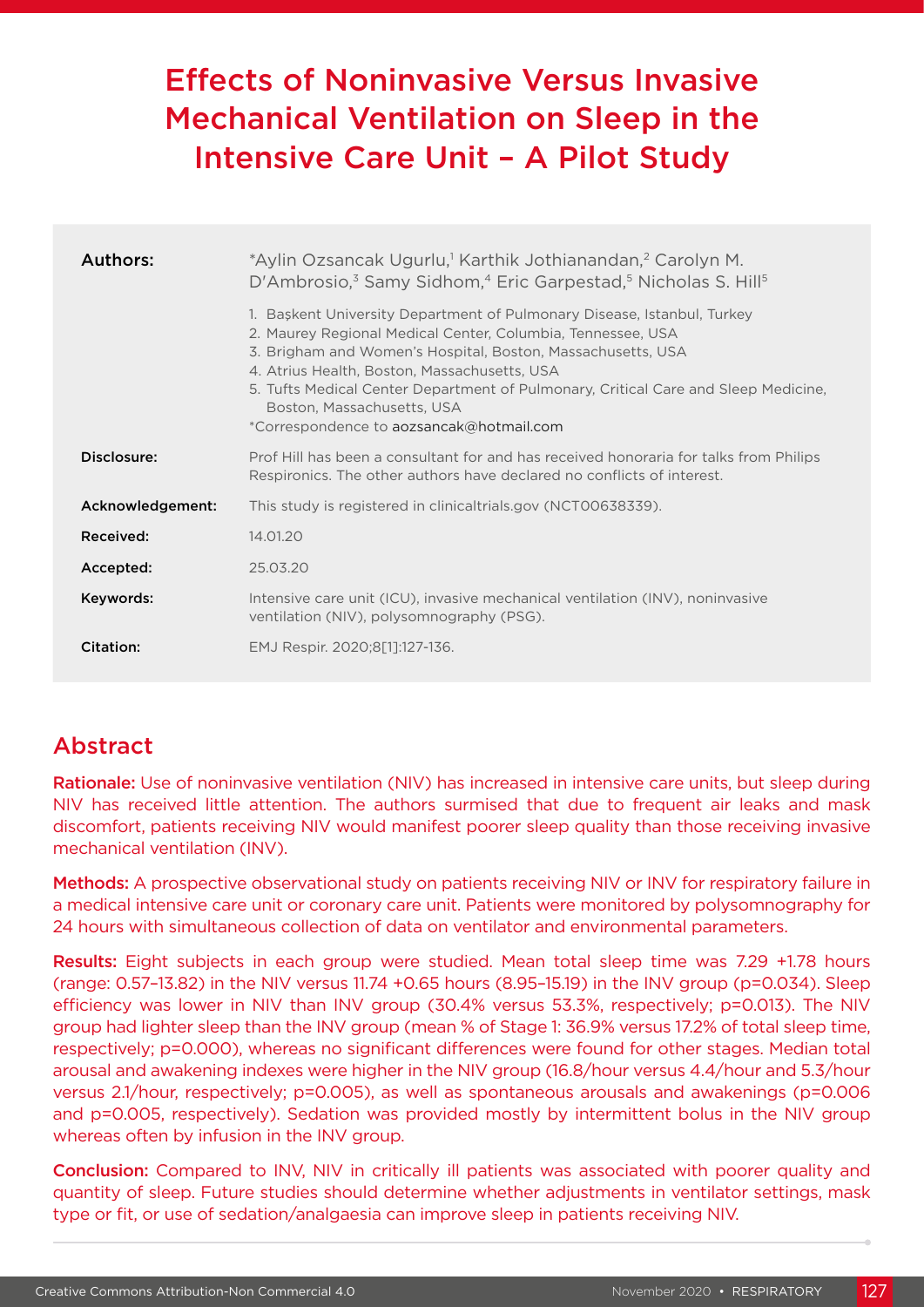#### INTRODUCTION

Disruption of sleep is remarkably common in critically ill patients. $1-3$  Abnormalities of sleep in this population include sleep deprivation, sleep fragmentation, and alterations in sleep architecture and circadian rhythm. These abnormalities may lead to undesirable consequences, such as delirium, delayed weaning in intensive care units (ICU), or late noninvasive ventilation (NIV) failures.<sup>4-6</sup> Mechanical ventilation is one of the important factors associated with sleep disturbances in the ICU.<sup>3,7,8</sup>

NIV has been increasingly used in ICU.<sup>9-11</sup> Although recognition of the importance of poor sleep in mechanical ventilation patients is increasing, only a few studies have investigated the effect of NIV on sleep in patients with acute respiratory failure (ARF).5,12 Earlier studies focussed on patients with chronic respiratory failure.<sup>13,14</sup> Air leaking was associated with frequent arousals during lighter stages of sleep and decreased sleep efficiency and durations of slow-wave sleep (SWS) and rapid eye movement (REM) sleep.13,14 Sleep studies on hypercapnic ARF patients receiving NIV in the ICU showed similar sleep architecture changes.5,12

The authors hypothesised that because of frequent air leaks and mask discomfort, patients receiving NIV would manifest poorer sleep quality than those receiving invasive mechanical ventilation (INV). Therefore, they aimed to define and compare sleep characteristics in critically ill patients receiving NIV and INV during a 24-hour monitoring period.

#### **METHODS**

#### **Patients**

This prospective, observational, pilot study was conducted in critically ill adult patients undergoing INV or NIV for ARF in the medical ICU unit or coronary care unit (CCU) at Tufts Medical Center, Boston, Massachusetts, USA. The Institutional Review Board of Tufts Medical Center approved the study (Tufts ID #8053).<sup>15</sup> Written informed consent was obtained from all participants or their families.

All adult patients receiving NIV or INV for ARF in the medical ICU or CCU and anticipated to

be continuing NIV for >8 hours/24 hours or INV for 24 hours were eligible and screened on the days when the primary researcher (Dr Ugurlu) was available. All patients were in private rooms that could be isolated from the nursing station through a sliding glass door.

Exclusion criteria are listed as presence of premorbid diseases that could interfere with application or interpretation of sleep monitoring (including central nervous system disorders, dementia, known sleep disorders); previous home treatment with bilevel positive airway pressure (BiPAP) or continuous positive airway pressure; depressed sensorium (Riker score: <2); presence of head trauma, psychiatric illness, anoxic brain injury, drug overdose, or uncontrolled seizure disorder; severe haemodynamic instability; recalcitrant hypoxaemia (inability to sustain oxygen saturation >88%); and tracheostomy.

All patient care decisions (supportive care and mechanical ventilation) were made by the ICU team and not by any investigator during the study. Respiratory therapists, nurses, and/ or critical care physicians periodically checked patients to ensure that the subjects were adapted to the NIV use (proper mask fit, synchrony with ventilation, etc).

#### Polysomnography and Scoring

Continuous 24-hour standard polysomnography (PSG) utilising portable noninvasive PSG monitoring equipment (Grass Comet, West Warwick, Rhode Island, USA) was conducted with simultaneous monitoring of noise. The staff attending the study fixed displacing leads.

Sleep studies were continuously attended and scored manually according to standard criteria16,17 by a registered PSG technologist and then reviewed in total by a sleep specialist blinded to mode of ventilation (Dr D'Ambrosio). Circadian sleep distribution was evaluated by separating the total recording time into a daytime segment (6 AM–10 PM) and a nocturnal segment (10 PM–6 AM).

Sleep efficiency was defined as the ratio of time asleep to total recording time. Total sleep time (TST) was defined as the sum of total time spent in any sleep stage during total recording time. The percentage of time spent in each sleep stage during TST was calculated. The sleep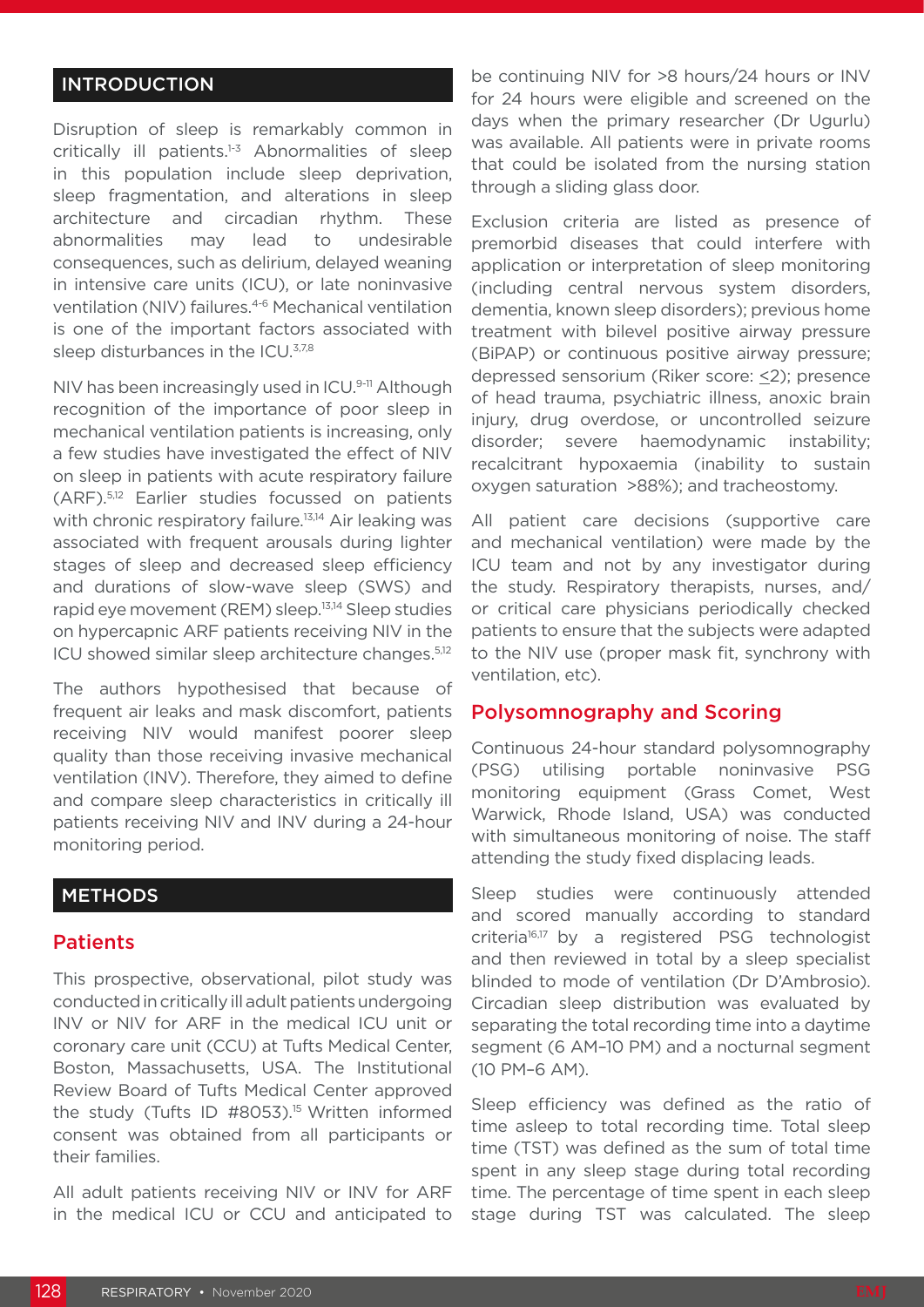fragmentation index was defined as the number of arousals and awakenings per hour of sleep. Arousals and awakenings caused by noise, patient care activities, patient–ventilator asynchronies (including auto-triggering, ineffective triggering, and double triggering, based on inductance plethysmography and airway pressure measurements), or mask leak (based on leak and airway pressure monitoring) were defined as those occurring within 3 seconds of termination of these events. The rest of the arousals or awakenings were defined as spontaneous.

#### Environmental Monitoring

Environmental noise was continuously monitored by a sound level meter (Extech Instruments, Nashua, New Hampshire, USA) secured to the head of the bed, and simultaneously recorded on the PSG. The ceiling fluorescent light turned on throughout the daytime and turned off at night, except during nursing care. The bedside environment was monitored by the staff, who recorded the time and duration of all activities (including interactions between the patients and the visitors or critical care team member, nursing care, and procedures) on the patient's bedside diary.

#### Data Collection

Data included demographics, date and time of hospital and ICU/CCU admission, admitting diagnosis, causal diagnosis, and reason for mechanical ventilation. Further data included type of mechanical ventilation, settings, sedation level, medications, last arterial blood gas measurement, and last chest X-ray findings. Acute physiology and chronic health evaluation II (APACHE II) score was calculated on the day of the sleep study using the most abnormal values during the 24-hour PSG period. Additionally, the investigator attending the sleep study recorded all pertinent events and times in a bedside log.

#### Statistical Analysis

This study was performed as a pilot and no previous study has compared sleep patterns during NIV and INV in critically ill patients. Accordingly, no power analysis was proposed. Statistical analysis was performed using SPSS statistical software (SPSS 17.0, Chicago, Illinois, USA). Continuous variables were expressed as median (interquartile range) or mean±standard error of mean with minimum and maximum values, based on the distribution of data. Variables were compared using chi-squared test or Mann– Whitney U test. A two-tailed p value <0.05 was considered statistically significant.

#### RESULTS

#### Patient Demographics

Out of 383 patients with ARF anticipated to continue using NIV or INV for  $\geq 24$  hours, 346 patients were excluded (central nervous system disorder/injury: 170; depressed sensorium: 51; tracheostomised: 33; previous home continuous positive airway pressure/BiPAP: 26; known sleep disorder: 22 [not using NIV at home]; severe haemodynamic instability: 17; unstable status: 17; legal issues: five [e.g., prisoner, no relatives]; diffuse skin lesions: three; recalcitrant hypoxaemia: two). Furthermore, 17 patients refused enrolment. Overall, 20 patients were enrolled to the study; however, a total of four patients were excluded after enrolment because of early extubation (<24 hours) in the INV group (three patients) or early intubation (<24 h) in the NIV group (one patient).

The study population characteristics are provided in Table 1. Chronic obstructive pulmonary disease and heart diseases (including coronary arterial disease, rhythm disorders, and congestive heart failure) were the predominant comorbidities in both the NIV and INV groups (Table 1). Although there was no statistically significant difference in the comparison of causal diagnoses, there tended to be more acute-on-chronic respiratory failure in the NIV group and more *de novo* respiratory failure in the INV group.

## Characteristics of Mechanical Ventilation at Initiation of the Study

All patients in the NIV group were on BiPAP delivered through dedicated ventilators. Mean inspiratory and expiratory positive airway pressures were 11±0.7 (8–15) and 5.1±0.1 (5–6) cmH<sub>2</sub>O, respectively. All INV patients were on volume-limited assist-control ventilation with a mean tidal volume of 507.9±24.6 (350–550) mL (7.1±0.3 mL/kg per ideal body weight), similar to NIV patients (441.3±24.4 [316–512] mL [7.8±0.7 mL/kg per ideal body weight]).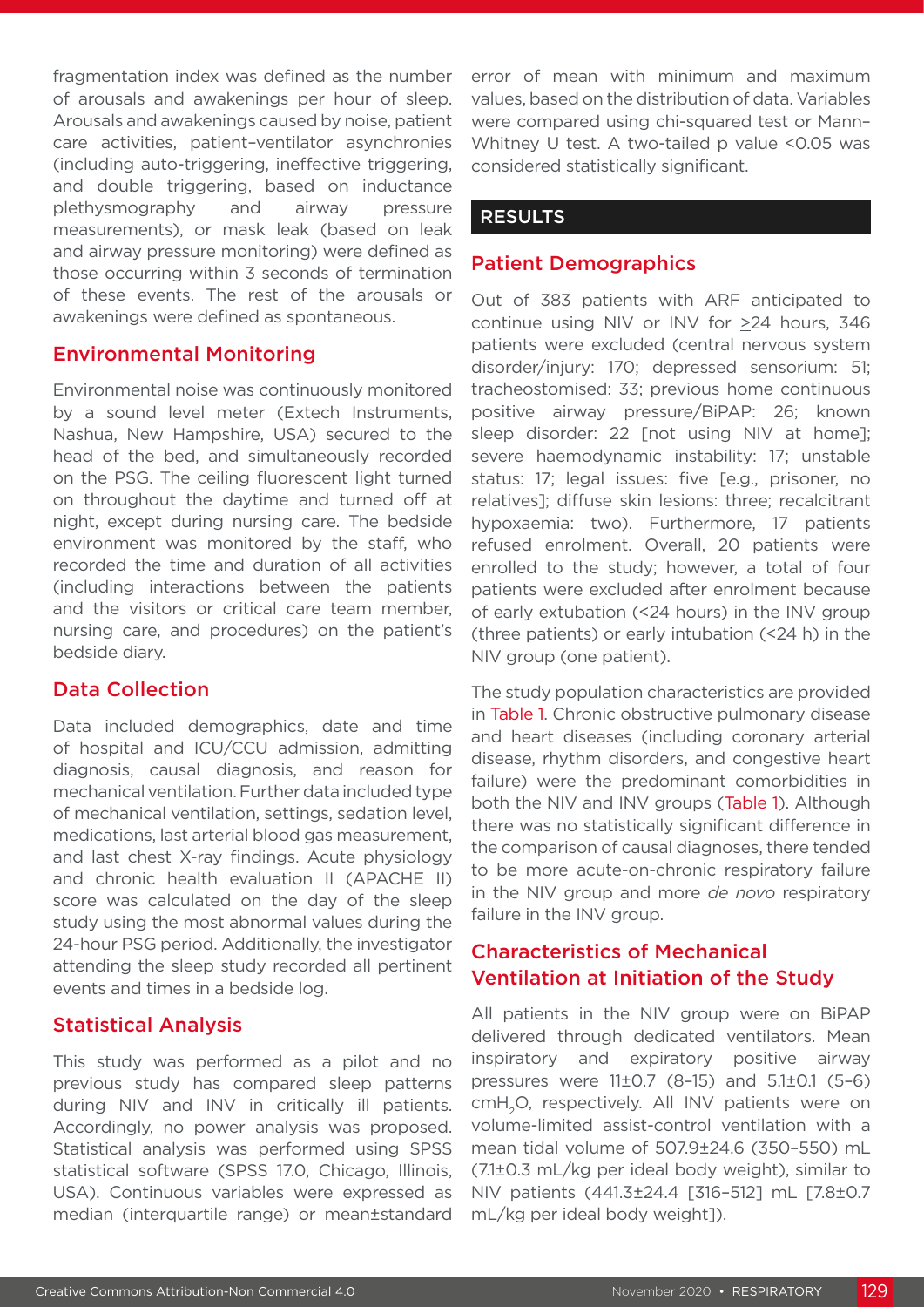|                                                                  | Noninvasive ventilation<br>group | Invasive mechanical<br>ventilation group | p value   |
|------------------------------------------------------------------|----------------------------------|------------------------------------------|-----------|
|                                                                  | $(n=8)$                          | $(n=8)$                                  |           |
| Age (years)                                                      | 72.6±3.1 (54-85)                 | 64.1±4.6 (38-78)                         | <b>NS</b> |
| Male $(n [%)$                                                    | 3(37.5)                          | 8 (100)                                  | 0.013     |
| <b>BMI</b> ( $kg/m2$ )                                           | 25.7±6.37 (16.2-36.0)            | 26.8±8.22 (16.9-44.3)                    | <b>NS</b> |
| Location (MICU/CCU)                                              | 5/3                              | 5/3                                      | <b>NS</b> |
| Causes of ARF (n)                                                |                                  |                                          | <b>NS</b> |
| Acute pulmonary oedema                                           | $\overline{2}$                   | $\mathbf{1}$                             |           |
| <b>ARDS</b>                                                      | $\circ$                          | $\overline{2}$                           |           |
| Cardiopulmonary arrest                                           | $\circ$                          | 1                                        |           |
| COPD exacerbation                                                | 1                                | Ο                                        |           |
| Haemoptysis                                                      | О                                | 1                                        |           |
| Lung cancer                                                      | 0                                | 1                                        |           |
| Neuromuscular disease                                            | 1                                | 0                                        |           |
| Pneumonia                                                        | 1                                | 1.                                       |           |
| Pulmonary emboli                                                 | $\mathbf{1}$                     | 0                                        |           |
| Restrictive lung disease*                                        | 2                                | O                                        |           |
| Sepsis                                                           | $\circ$                          | 1                                        |           |
| At the initiation of study:<br>duration of MV <sup>+</sup> (day) | $1(1.00 - 3.25)$                 | 4 (1.00-5.00)                            | <b>NS</b> |
| Apache II score                                                  | 20.4±2.3 (13-28)                 | $13.4 \pm 1.9$ (6-21)                    | 0.039     |
| <b>Vitals</b>                                                    |                                  |                                          | <b>NS</b> |
| Heart rate (bpm)                                                 | 83.6±6.1 (58-105)                | 83.5±3.5 (68-97)                         |           |
| Respiratory rate (bpm)                                           | $22.1\pm2.4(10-32)$              | $20.1 \pm 1.5$ (13-25)                   |           |
| Systolic blood pressure<br>(mmHg)                                | 106.5±5.3 (90-129)               | 114.8±6.3 (90-140)                       |           |
| Diastolic blood pressure<br>(mmHg)                               | 55.6±5.2 (38-81)                 | 56.9±3.2 (42-66)                         |           |
| Arterial blood gases                                             |                                  |                                          |           |
| pH                                                               | 7.25±0.03 (7.26±7.48)            | 7.44±0.01 (7.36-7.49)                    | 0.022     |
| $P_{a}CO_{2}$                                                    | 49.4±5.6 (34-68)                 | 42.4±1.1 (38-48)                         | <b>NS</b> |
| $P_0O_2/FiO_2$ <sup>+</sup>                                      | 290 (220-410)                    | 180 (160-240)                            | <b>NS</b> |

\*Restrictive lung disease was due to pleural effusion.

†Values are given in median (IQR). The rest of the values were given as mean±SEM (min–max).

ARDS: acute respiratory distress syndrome; ARF: acute respiratory failure; bpm: beats per minute; CCU: coronary care unit; COPD: chronic obstructive pulmonary disease; FiO<sub>2</sub>: fraction of inspired oxygen; IQR: interquartile range; max: maximum; MICU: medical intensive care unit; min: minimum; MV: mechanical ventilation; NS: not significant (p>0.05); P $_{\rm a}$ CO $_{\rm 2}$ : partial pressure of carbon dioxide; P $_{\rm a}$ O $_{\rm 2}$ : partial pressure of oxygen; SEM: standard error of the mean.

Mean fraction of inspired oxygen and mean set respiratory rate in the NIV and INV groups were 52.5±7.5 versus 40±3.3% (p=0.14) and 10.5±1.1 versus 13.3±0.8 beats per minute (p=0.06), respectively.

#### Sleep Architecture of Patients

Compared to INV patients, NIV patients slept less and had lower sleep efficiency (Table 2).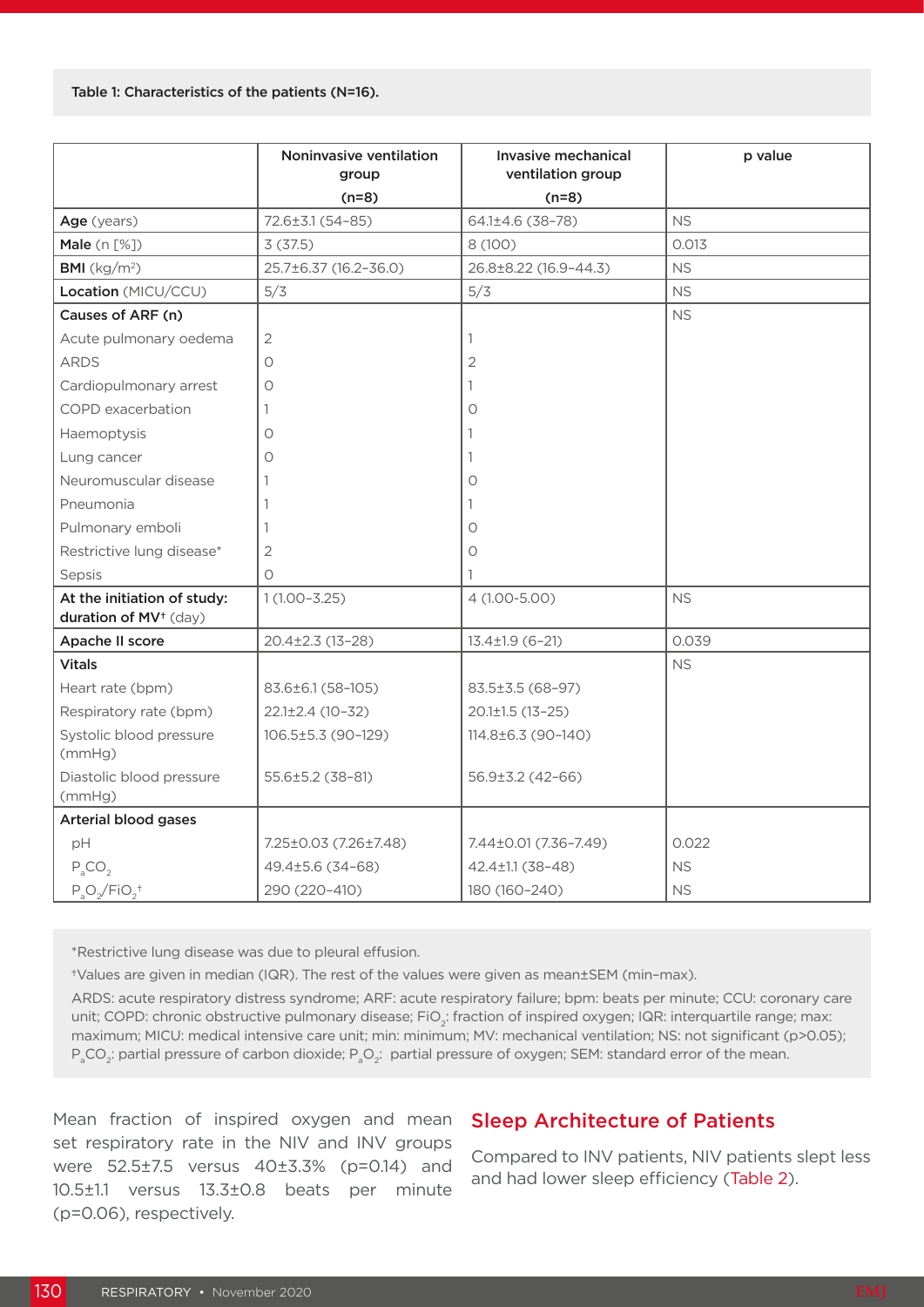Table 2: Comparison of sleep characteristics between patients treated with noninvasive ventilation and invasive mechanical ventilation.

|                                                               | Noninvasive ventilation<br>group | Invasive mechanical<br>ventilation group | p value   |
|---------------------------------------------------------------|----------------------------------|------------------------------------------|-----------|
| TST (hours)                                                   | $7.3 \pm 1.8$ (0.6-13.8)         | 11.7±0.7 (9.0-15.2)                      | 0.034     |
| Day/night (% of TST)                                          | 57/43                            | 60/40                                    | <b>NS</b> |
| Sleep efficiency (%)                                          |                                  |                                          |           |
| Total                                                         | $30.4 \pm 7.5$ (2.4-57.6)        | $53.3 \pm 3.1 (37.5 - 64.0)$             | 0.013     |
| Daytime (6 AM-10 PM)                                          | 23.5±6.4 (3.7-51.6)              | 50.1±2.8 (34.9-57.4)                     | < 0.001   |
| Night-time (10 PM-6 AM)                                       | 44.2±10.3 (0.0-74)               | 58.9±5.0 (36.0-77.3)                     | <b>NS</b> |
| Stage 1 (% of TST)                                            | 36.9±3.3 (23.7-53.0)             | $17.2 \pm 2.8$ (3.3-26.9)                | < 0.001   |
| Stage 2 (% of TST)                                            | $57.1 \pm 3.1 (46.2 - 70.6)$     | 64.8±6.2 (26.4-86.8)                     | <b>NS</b> |
| SWS <sup>*</sup> (% of TST)                                   | $1.4$ (IQR 0.0-4.5)              | 9.5 (IQR 5.5-17.3)                       | 0.04      |
| REM <sup>*</sup> (% of TST)                                   | 0.6 (IQR 0.0-2.9)                | 0.0 (IQR 0.0-1.1)                        | <b>NS</b> |
| <b>Total fragmentation</b><br>index/hour                      | 22.4 (IQR 14.0-39.5)             | 6.3 (IQR 5.2-11.4)                       | 0.003     |
| Arousal index*/hour                                           | 16.8 (IQR 9.1-31.8)              | 4.4 (IQR 3.7-8.5)                        | 0.005     |
| Spontaneous arousal index*                                    | 14.1 (IQR 7.4-17.9)              | 3.2 (IQR 2.2-4.2)                        | 0.006     |
| Ventilator asynchrony-air leak<br>associated arousal index*   | 2.2 (IQR 0.1-10.9)               | 0.1 (IQR 0.0-1.5)                        | <b>NS</b> |
| Noise associated arousal<br>index*                            | 0.7 (IQR 0.1-1.1)                | $0.4$ (IQR $0.2 - 0.5$ )                 | <b>NS</b> |
| Patient care associated<br>arousal index*                     | 0.5 (IQR 0.0-1.2)                | 0.6 (IQR 0.3-1.2)                        | <b>NS</b> |
| Awakening index*/hour                                         | 5.3 (IQR 4.9-6.8)                | 2.1 (IQR 1.7-3.0)                        | 0.005     |
| Spontaneous awakening<br>index*                               | 2.6 (IQR 2.0-4.9)                | 1.0 (IQR 0.6-1.4)                        | 0.005     |
| Ventilator asynchrony-air leak<br>associated awakening index* | 1.4 (IQR 0.0-1.7)                | 0.2 (IQR 0.1-0.2)                        | <b>NS</b> |
| Noise associated awakening<br>index*                          | $0.4$ (IQR $0.1 - 0.7$ )         | $0.3$ (IQR 0.1-0.3)                      | <b>NS</b> |
| Patient care associated<br>awakening index                    | $0.5\pm0.2$ (0.0-1.7)            | $0.8 \pm 0.1$ (0.3-1.4)                  | <b>NS</b> |

\*Values are given in median (IQR). Rest of the values are given as mean±SEM (min-max). IQR: interquartile range; max: maximum; min: minimum; NS: not significant (p>0.05); REM: rapid eye movement; SEM:

standard error of the mean; SWS: slow-wave sleep; TST: total sleep time.

Sleep efficiency was significantly lower during the daytime in the NIV group, but not during the night. The NIV group also had an increased mean percentage of Stage 1 sleep than the INV group and a reduced percent of SWS. When one patient with non-REM sleep that was inconsistent with normal due to the absence of typical Stage N2 sleep figures was excluded, $5$  the significance for the difference of SWS was lost (p=0.07). REM sleep was virtually absent in both groups.

Sleep of NIV compared to INV patients was also more fragmented, with increased frequency of arousals and awakenings (Table 2). Although arousals as a result of ventilator asynchrony tended to be more frequent in NIV patients, the difference was not statistically significant. Only two NIV patients had respiratory event related arousals (7.4 and 8.4/hour) during spontaneous breathing and none during NIV use. Therefore, median number of arousals related to respiratory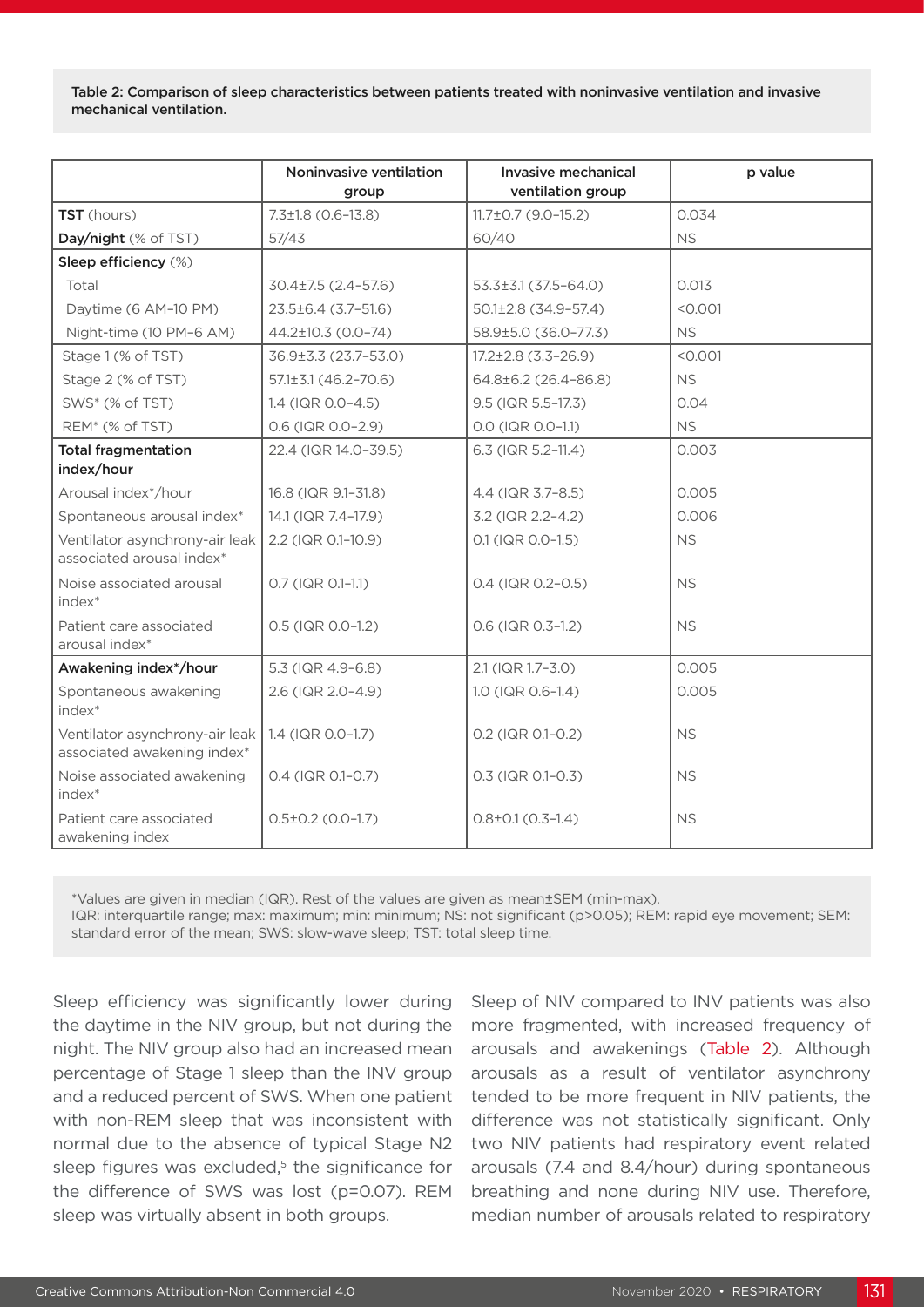events was negligible (0 in both groups; p>0.05). Sleep architecture and circadian rhythm varied greatly between patients (Figure 1).

#### Vital Signs and Duration of Noninvasive Ventilation Use

Vital signs (including heart rate, respiratory rate, diastolic blood pressure, and oxygen saturation) recorded hourly during the study were similar in both groups except for systolic blood pressure, which was lower in the NIV group than the INV group (median systolic blood pressure of 107 [100-112] versus 123 [112-125]; p=0.04).

NIV was applied continuously in two patients and intermittently in six patients. For those six patients, NIV was applied 70% of the total recording time with a mean sleep efficiency of 39%, and it was removed 30% of the time (with application of  $O<sub>2</sub>$ via nasal cannulae) with a mean sleep efficiency of 7.8% (p=0.045).

#### Use of Sedation and Analgesia

NIV patients received more intermittent sedation and less sedation overall than INV patients (p=0.001). Two of the NIV patients received no sedation; the other NIV patients received morphine (two patients), diphenhydramine, (two), lorazepam (one), quetiapine (one), and hydromorphone (one), all intermittently. The sedative agents used by the INV group were fentanyl (seven patients), propofol (three), midazolam (five), hydromorphone (two), quetiapine (one), and lorazepam (one). Two INV patients received only continuous sedation protocols, whereas six of them received not only continuous sedation, but also intermittent boluses.

#### Long-Term Outcomes

Three of the NIV patients were intubated and eventually died (1–5 days and 4–11 days after the termination of the study, respectively), and two of the INV patients died (10 days after the termination of the study). The mean TST of the NIV patients requiring intubation was longer than other NIV patients, but this was not statistically significant (9.2±4.0 [1.2–13.8] versus 6.2±1.8 [0.6– 10.7] hours, respectively; p>0.05), whereas the mean APACHE II score was higher on the day of the study (26.0±2.0 [22–28] versus 17.3±1.8 [13– 22], respectively; p=0.02). Mean hospital and ICU

lengths of stay were similar between the NIV and INV groups (18±1.1 [10–23] versus 19.8±3.1 [7–35] days, and 14.0±2.2 [5–21] versus 14.9±3.2 [5–34] days, respectively; p>0.05).

### **DISCUSSION**

This first pilot study comparing sleep architecture in patients receiving NIV and INV for management of ARF in the ICU found that NIV patients 1) were sicker based on higher APACHE II scores and lower pH; 2) slept less and lighter in 24 hour; 3) had more fragmented sleep; and 4) received less sedation. Fragmentation of sleep was mainly due to spontaneous arousals and awakenings. Although arousals due to ventilator asynchronies (including asynchronies due to air leakages) were more common during NIV than INV use the difference was not significant. Noise and patient care contributed little to the sleep fragmentation. Lengths of stay and mortality outcomes were similar between groups although the number of patients was small.

Sleep abnormalities in critically ill patients have been repeatedly reported over the past three decades.5,12,18-32 Most of the studies performed in intubated patients reported normal or near normal duration of sleep (6-8 hours/24 hours),<sup>18-20,28,32</sup> although some studies revealed a decreased TST,20,22,23,31 and others showed longer durations of sleep.<sup>21,24,30</sup> In this study, patients on NIV had shorter TST with lower sleep efficiency than patients receiving INV. The TST of NIV patients from this study were similar to those reported for NIV patients previously,5,12 whereas INV patients would have been considered 'long sleepers' as described by others.21,24,30 The shorter TST of NIV compared to INV patients could be related to many factors including the higher severity of illness of this study's NIV population and more frequent and continuous use of sedatives in the INV patients. Furthermore, the NIV patients had received less ventilatory assistance than the INV patients (median  $1<sup>st</sup>$  day versus  $4<sup>th</sup>$  day) before enrolment and could have been less well acclimated. Furthermore, patients on both types of ventilation varied greatly in sleep duration, ranging from 0.6 to 15.2 hours over 24 hours. This corresponds with prior studies<sup>18,19,32</sup> and probably reflects the great variability between patients in acuity of illness, use of and responsiveness to medications, and many other possible factors.7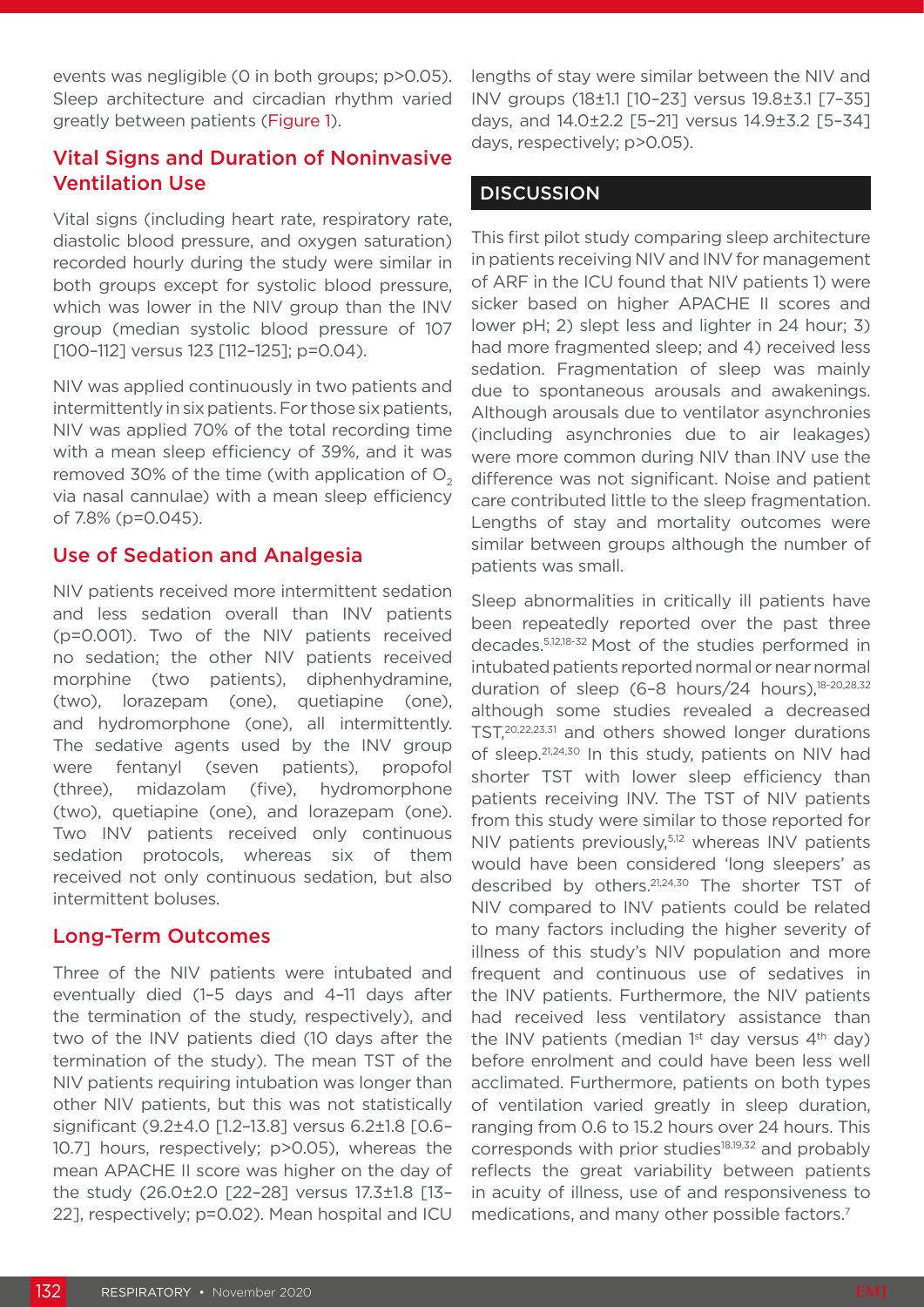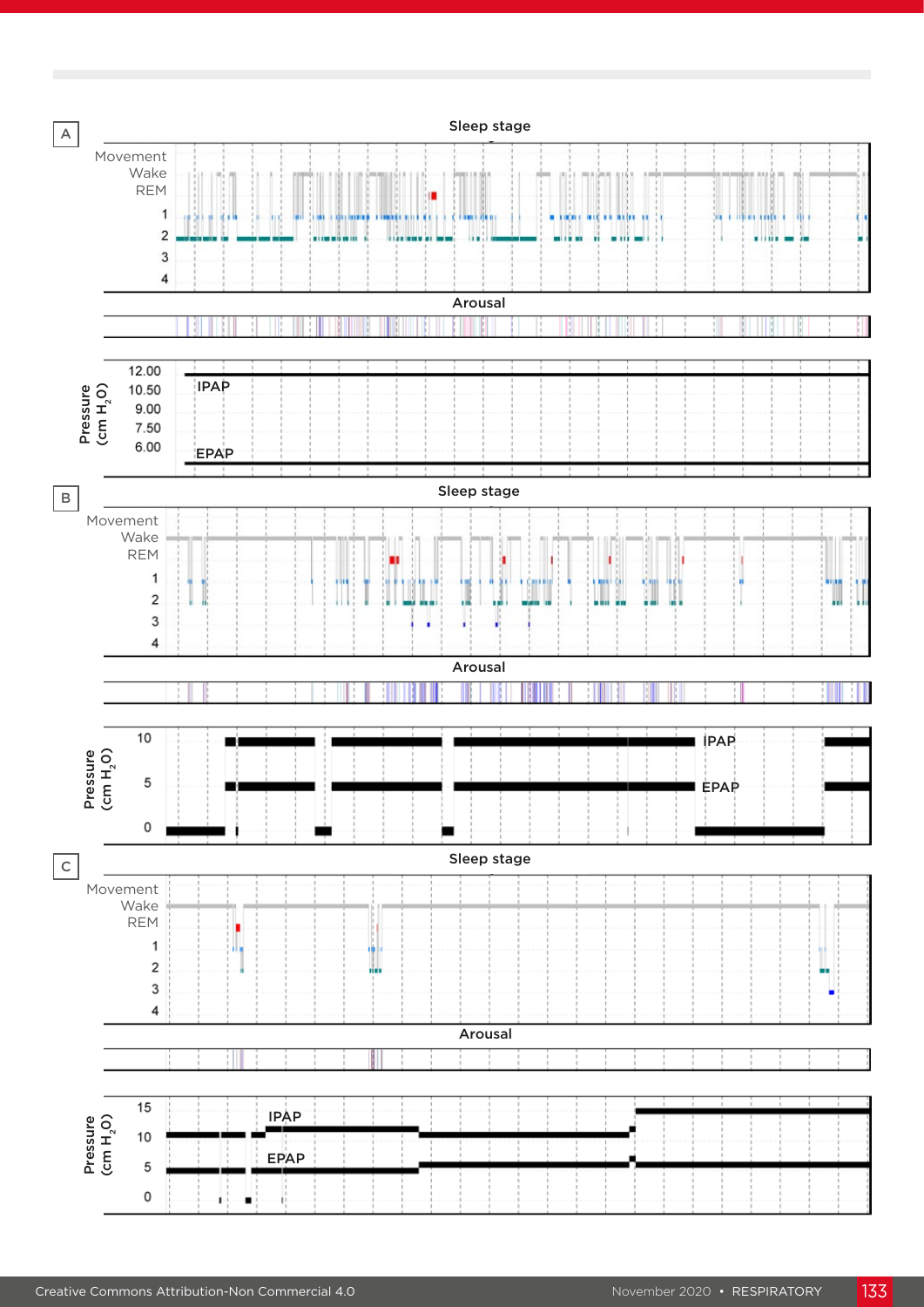

#### Figure 1: 24-hour hypnograms of six patients.

A, B, C in noninvasive ventilation group and D, E, F in invasive mechanical ventilation group (X axis is the timeline). The circadian rhythm was partly conserved in some patients (B and F) but lost in others (A and D). Total sleep time was severely decreased in two of the noninvasive ventilation patients who slept <2 hours (C). One of the patients on invasive mechanical ventilation had an abnormal sleep pattern with increased slow-wave sleep (E). EPAP: expiratory positive airway pressure; IPAP: inspiratory positive airway pressure; REM: rapid eye movement.

Previous ICU studies have shown disruption of the circadian pattern with increased napping so that daytime sleep reached up to an average of 60% of TST in a 24-hour cycle.18-20 Similarly, the patients of this study in both groups slept around 60% of the TST during the daytime.

Patients on mechanical ventilation in ICU generally have diminished sleep quality, characterised

by an increase in the proportion of time spent in 'light' stages of sleep and a decrease in the proportion or even absence of slow wave or REM sleep.19,23,24,31,32 Consistent with these observations, patients of this study, especially the ones on NIV, also manifested a greater than normal proportion of time spent in lighter stages of sleep. REM sleep was observed only in four NIV and two INV patients with a range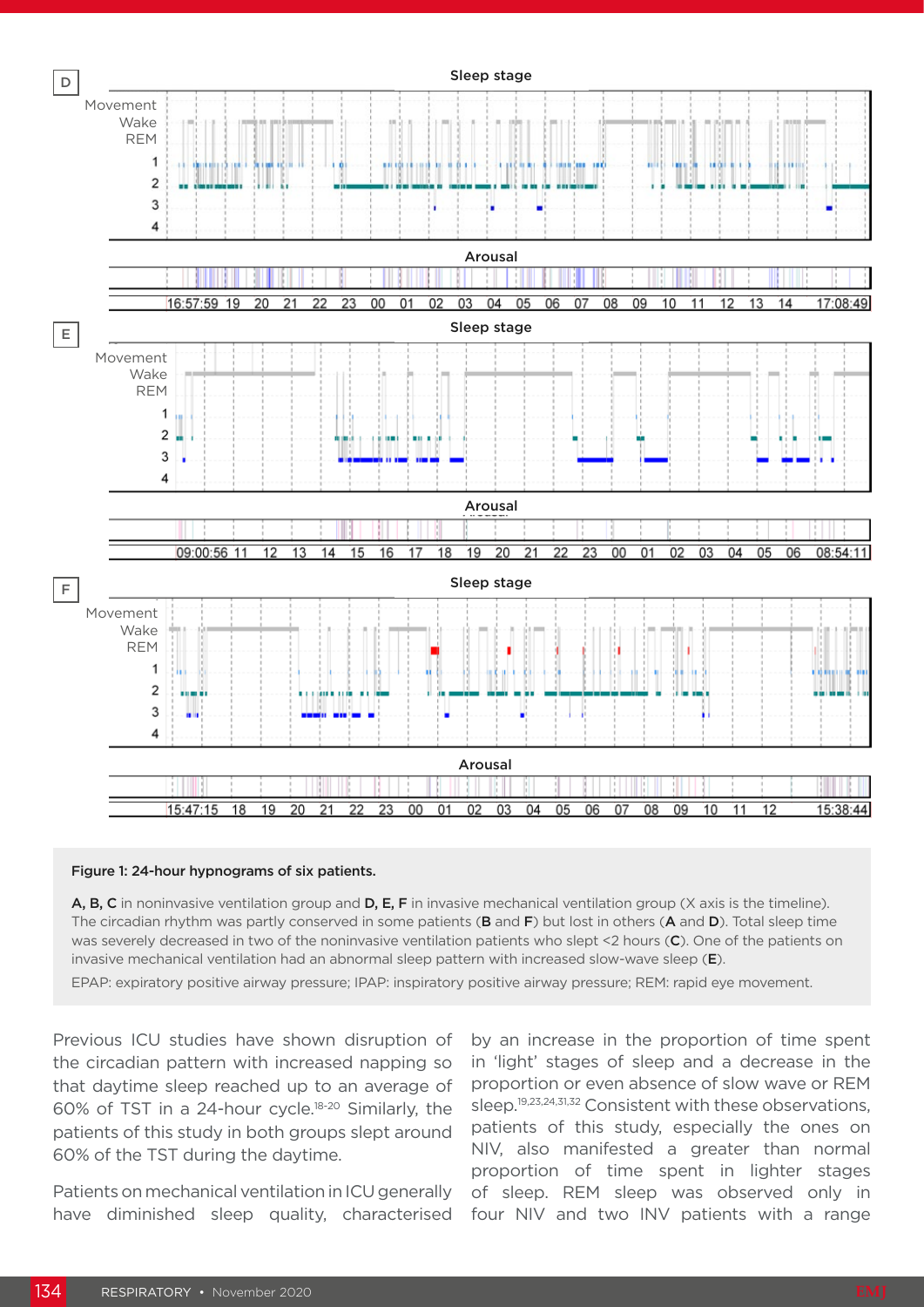of 1.2 to 11.5% of TST. Still, sleep efficiency was better preserved during application of NIV compared to breaks off NIV, consistent with prior observations, but this might be related to increased patient activities during breaks.12

Two prior PSG studies have evaluated sleep in hypercapnic patients receiving NIV in an ICU for 17 hours.<sup>5,12</sup> Median TST was 5.8 hours with 68–74% of sleep occurring during at night. REM sleep deprivation (7–11% of TST) and severe sleep fragmentation (24–33/hour) were noted. Based on the assumption that patients were awake between 8 AM and 3 PM (because of nursing activities and diagnostic testing), the authors surmised that circadian rhythm and the proportion of SWS (22%) were better preserved with NIV compared to earlier studies on patients receiving INV.18-20 The latter findings conflict with findings from this study. Here, sleep was directly compared during NIV and INV in contemporaneous patients in the same ICU rather than earlier studies and monitored for the entire 24 hours rather than 17 hours. Furthermore, patients had greater acuity of illness, more acidaemia (pH: 7.25 versus 7.32), an earlier period of observation during ventilator assistance and greater use of sedative/analgesic medications, which may account for some of the differences.

The study authors encountered more sleep fragmentation, attributable mainly to an increased number of arousals and awakenings, in NIV group compared to INV group. Common contributors to disrupted sleep include factors associated with the ICU environment, critical illness, medications, and mechanical ventilation.1,3,8 The higher level of sleep disruptions with more frequent spontaneous arousals and awakenings during NIV compared to INV could have been related to the higher severity of critical illness in NIV patients, less frequent use of continuous sedation, or other unmeasured factors. On the other hand, it should be mentioned that the arousal index for both groups still seems to be within normal limits<sup>33</sup> and the sleep fragmentation index for the NIV group to be less than the prior studies (22/hour versus 33/hour),<sup>5,12</sup> which could be attributed to differences in severity of the disease, ventilator, or sedative management as mentioned above.

Patients on mechanical ventilation usually receive intermittent or continuous sedation to control agitation and to improve patient–ventilator interactions. Even though benzodiazepines and propofol at night can increase TST or decrease sleep fragmentation,<sup>21,34,35</sup> they can lead to significant disturbances of sleep architecture, with suppression of SWS and REM sleep.<sup>4,7,36</sup> While two of the NIV patients were not receiving any sedatives or analgesics, the rest were receiving less sedation on a more intermittent basis than INV patients. This difference could have contributed to the decreased quantity and quality of sleep in the NIV compared to the INV patients.

The presented study has a number of strengths including the complete and continuously observed PSG recordings for 24 hours, the prospective design, and the careful analysis including recording of noise and disruptions by caregivers. It also has important limitations including the small sample size that precludes the ability to draw inferences about the effects of disrupted sleep on clinical outcomes such as lengths of stay or mortality. Furthermore, patients were not randomised; therefore, selection bias was likely to create inevitable differences between the NIV and INV groups. Additionally, the authors were unable to control confounding variables such as use of medications and sedation level, severity of illness, fluctuations in patient illness, presence of undiagnosed sleep apnoea, activities of medical personnel, and clinical testing. On the other hand, the study was performed as a pilot to attract attention to this topic. The study was labour intensive, difficult to enrol (only 5% of screened patients), and technically challenging to administer in an ICU given interference with delivery of clinical care was prohibited. Furthermore, use of the Rechtsschaffen and Kales<sup>16</sup> sleep scoring manual has not been well validated in critically ill patients and is confounded by poor inter-observer reliability, except for REM sleep.<sup>37</sup>

#### **CONCLUSION**

The study demonstrated that compared to INV, critically ill patients using NIV for ARF had lower quantity and quality of sleep. These data are the first to suggest that sleep time and quality are compromised to a greater extent with NIV than INV. On the other hand, keeping the patient on NIV can protect against other adverse events